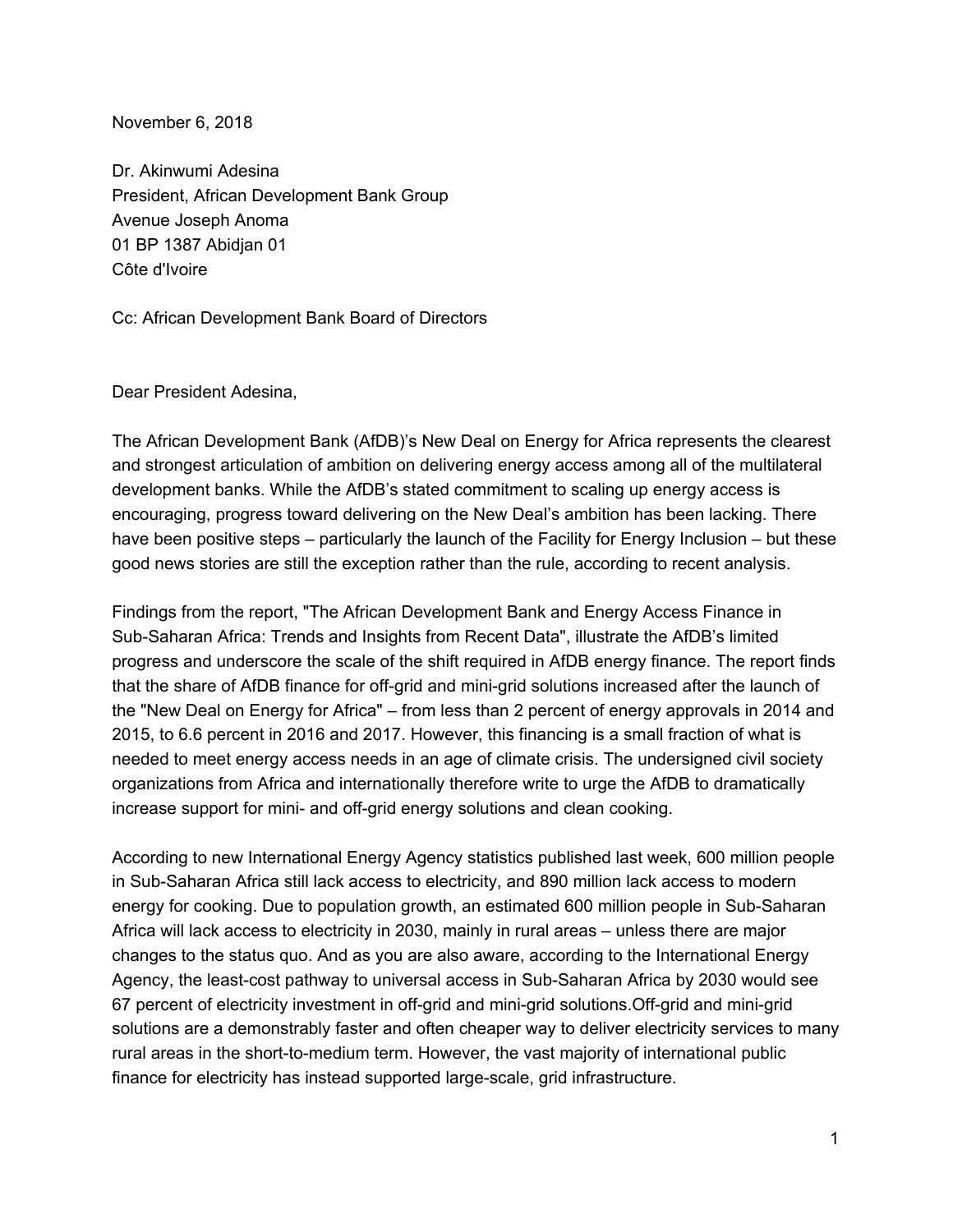In this vein, despite some minor progress, the AfDB has failed to provide the needed investments in energy access projects. While AfDB finance is expected to deliver energy access to over three million people, it remains far below the AfDB's 2025 target of delivering 75 million off-grid connections. Moreover, the AfDB's support for clean cooking remains extremely low, at less than one percent of its energy finance. At that rate, the AfDB will not achieve its target of providing 150 million households with clean energy solutions for cooking.

In order to address these gaps and achieve its 2025 energy access targets, we recommend that the AfDB:

1) Dramatically increase resources for distributed renewable energy and clean cooking to reflect their importance in achieving development outcomes;

2) Mandate meaningful civil society participation, which is critical to enhance outcomes, including in country strategy development processes;

3) Ensure energy access resources for distributed renewable energy flow to countries with lower levels of energy access and to poorer communities within countries that have relatively higher levels of access;

4) Use all the financial tools at its disposal to support scaled-up finance for energy access through distributed renewables, including guarantees and other risk mitigation instruments; and

5) Build capacity of local and regional financial institutions to finance energy access solutions.

If the AfDB heeds these recommendations, it will be much more likely to achieve its ambitious targets. Otherwise, these targets will remain just that – aspirations that will be missed while hundreds of millions of Africans remain without access to electricity and clean cooking. We appreciate you taking the time to consider our requests and look forward to your response.

Sincerely,

Abibiman Foundation – Ghana Adéquations – France ACCESS Alliance of Civil Society Organisations for Clean Energy Access – International Africa Centre for Policy Facilitation – Africa African Climate Reality Project – South Africa Bank Information Center – United States Bank Information Center Europe – Europe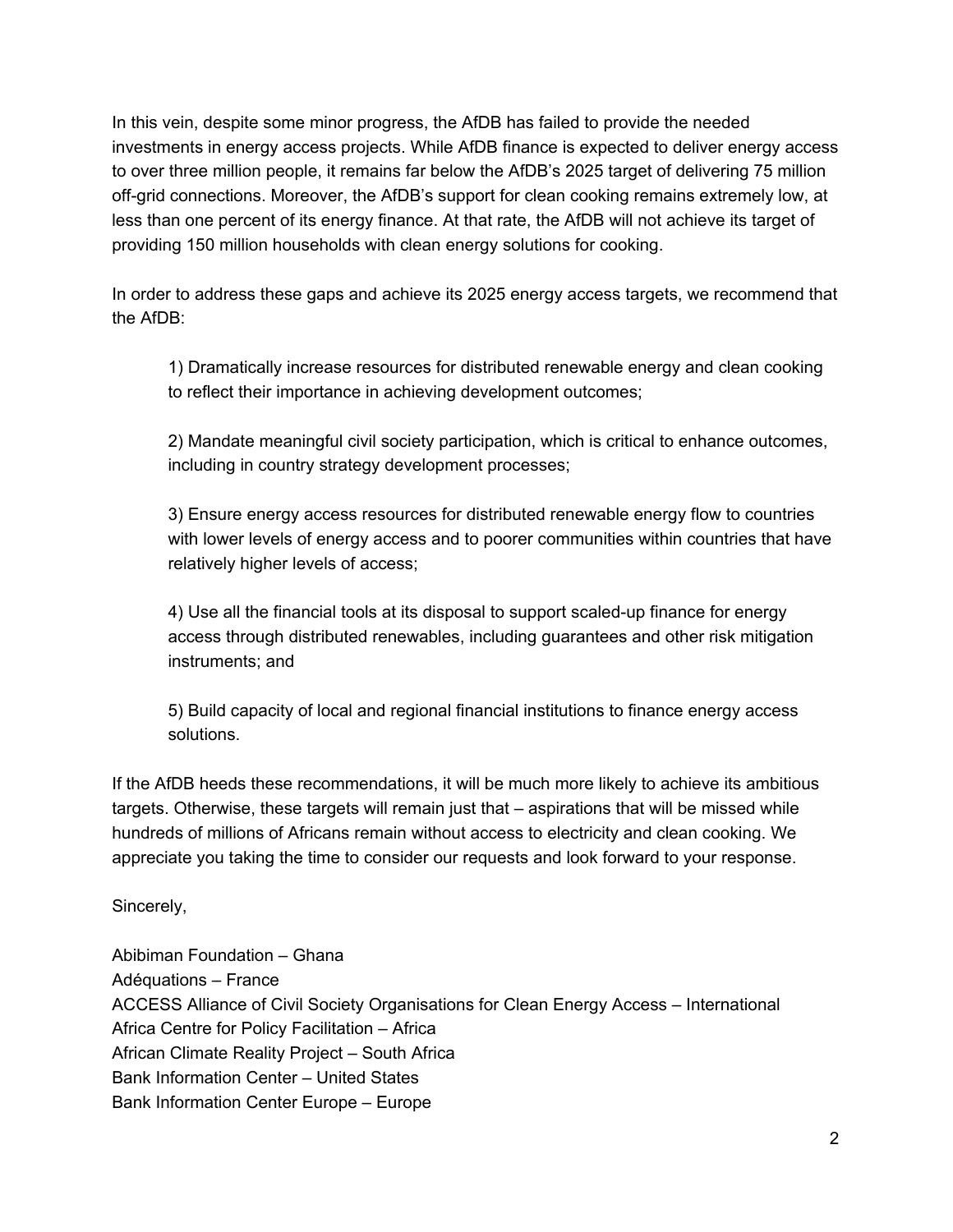Both ENDS – Netherlands Buliisa Initiative for Rural Development Organisation – Uganda CADIRE Cameroon Association – Cameroon CAFOD Catholic Agency For Overseas Development – England and Wales Centre for 21st Century Issues – Nigeria Chalimbana River Headwaters Conservation Trust – Zambia Christian Aid – Kenya CIDSE – International Civil Society Network on Climate Change – Malawi Climate Action Network Tanzania – Tanzania COMPPART Foundation for Justice and Peacebuilding – Nigeria Corporate Accountability – United States Côte d'Ivoire Alliance for Clean Cookstoves – Côte d'Ivoire Daasgift Quality Foundation – Ghana deCOALONIZE – Kenya Earthlife Africa Johannesburg – South Africa EcoEquity – United States Free the Marginalized Women Advocates – Ghana Friends of Environment for Development – Uganda Friends of the Earth Africa – Africa Friends of the Earth U.S. – United States Gender and Environmental Risk Reduction Initiative – Nigeria Global Rights – Nigeria Green Advocates International – Liberia groundWork – South Africa Health of Mother Earth Foundation – Nigeria Hivos – East Africa International Rivers Africa – Africa Kebetkache Women Development & Resource Centre – Nigeria Les Amis de la Terre Togo / Friends of the Earth Togo – Togo Loja de Energias – Mozambique Lumiere Synergie pour le Developpement – Senegal Natural Justice – Africa Oil Change International – International Oilwatch Africa – Africa Oilwatch Ghana – Ghana Oilwatch Togo – Togo Oxfam – International Pakistan Fisherfolk Forum – Pakistan Reacción Climática – Bolivia Regional Centre for International Development Cooperation – Uganda